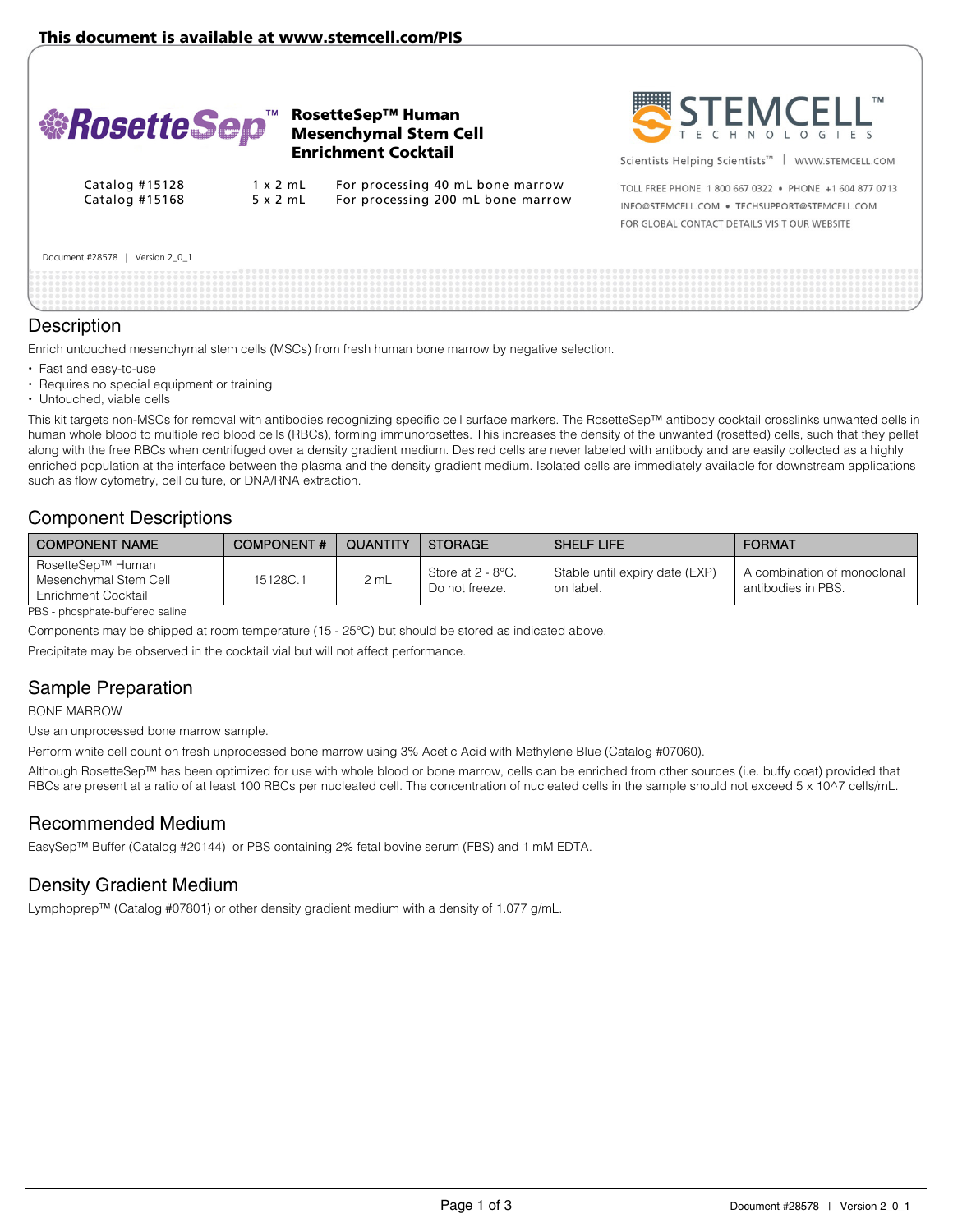## RosetteSep™ Human Mesenchymal Stem Cell Enrichment Cocktail



## Directions for Use – RosetteSep™ Protocol

See page 1 for Sample Preparation and Recommended Medium.

Ensure that bone marrow sample, recommended medium, density gradient medium, and centrifuge are all at room temperature (15 - 25°C).

#### **Table 1. RosetteSep™ Human Mesenchymal Stem Cell Enrichment Cocktail Protocol**

| <b>STEP</b>      | <b>INSTRUCTIONS</b>                                                          | <b>ROSETTESEP™</b>                                                                         |  |
|------------------|------------------------------------------------------------------------------|--------------------------------------------------------------------------------------------|--|
|                  | Collect sample.                                                              | Up to 10 mL per tube (see Table 2)                                                         |  |
| $\overline{2}$   | Add RosetteSep™ Cocktail to sample.                                          | 50 µL/mL of sample                                                                         |  |
|                  | Mix and incubate.                                                            | RT for 20 minutes                                                                          |  |
| 3                | Dilute sample with recommended medium and mix gently.                        | Use 2 parts recommended medium to 1 part sample (see Table 2)                              |  |
| $\overline{4}$   | Add density gradient medium to required tube.                                | See Table 2 for volumes and tubes                                                          |  |
| 5                | Add diluted sample to the tube containing the density gradient<br>medium.    | Layer diluted sample on density gradient medium, being careful to<br>minimize their mixing |  |
| 6                | Centrifuge.                                                                  | 300 x g for 25 minutes, <b>brake off</b>                                                   |  |
|                  | <b>Collect enriched cells.</b><br>* For platelet removal see footnote below. | Harvest enriched cell layer with a pipette and transfer to new tube**                      |  |
| 8                | Wash enriched cells.                                                         | Top up with recommended medium                                                             |  |
| Centrifuge.<br>9 |                                                                              | 300 x g for 10 minutes<br>brake low                                                        |  |
|                  |                                                                              | Discard supernatant                                                                        |  |
| 10 <sup>1</sup>  | Repeat steps as indicated.                                                   | Steps 8 and 9***                                                                           |  |
| 11               | Resuspend cells in recommended medium.                                       | The enriched cells are ready for use.                                                      |  |

RT - room temperature (15 - 25°C)

\* To minimize platelet contamination, remove and discard the top third of the plasma layer before collecting the cells at the density gradient medium:plasma interface. Platelets may also be removed by including an extra wash after step 9, by centrifugation at 120 x g for 10 minutes at room temperature with no brake.

\*\* Sometimes it is difficult to see the cells at the interface. It is recommended to remove some of the density gradient medium along with the pre-enriched cells in order to ensure complete recovery.

\*\*\* One of the wash steps can be done with Ammonium Chloride Solution (Catalog #07800) prior to flow cytometry analysis or if residual RBCs will interfere with subsequent assays.

#### **Table 2. Recommended Volumes and Tube Sizes**

| <b>BONE MARROW</b><br><b>VOLUME</b> | <b>RECOMMENDED</b><br><b>MEDIUM VOLUME</b> | <b>TUBE SIZE</b> | <b>DENSITY</b><br><b>GRADIENT MEDIUM</b><br><b>VOLUME</b> |
|-------------------------------------|--------------------------------------------|------------------|-----------------------------------------------------------|
| 1 mL                                | 2 mL                                       | 14 mL            | 5 mL                                                      |
| 2 mL                                | 4 mL                                       | 14 mL            | 5 mL                                                      |
| 5 mL                                | $10$ mL                                    | 50 mL            | $15$ mL                                                   |
| $10 \text{ mL}$                     | 20 mL                                      | 50 mL            | $15$ mL                                                   |

\* Small bubbles may be present in the density gradient medium after pipetting. This will not affect performance.